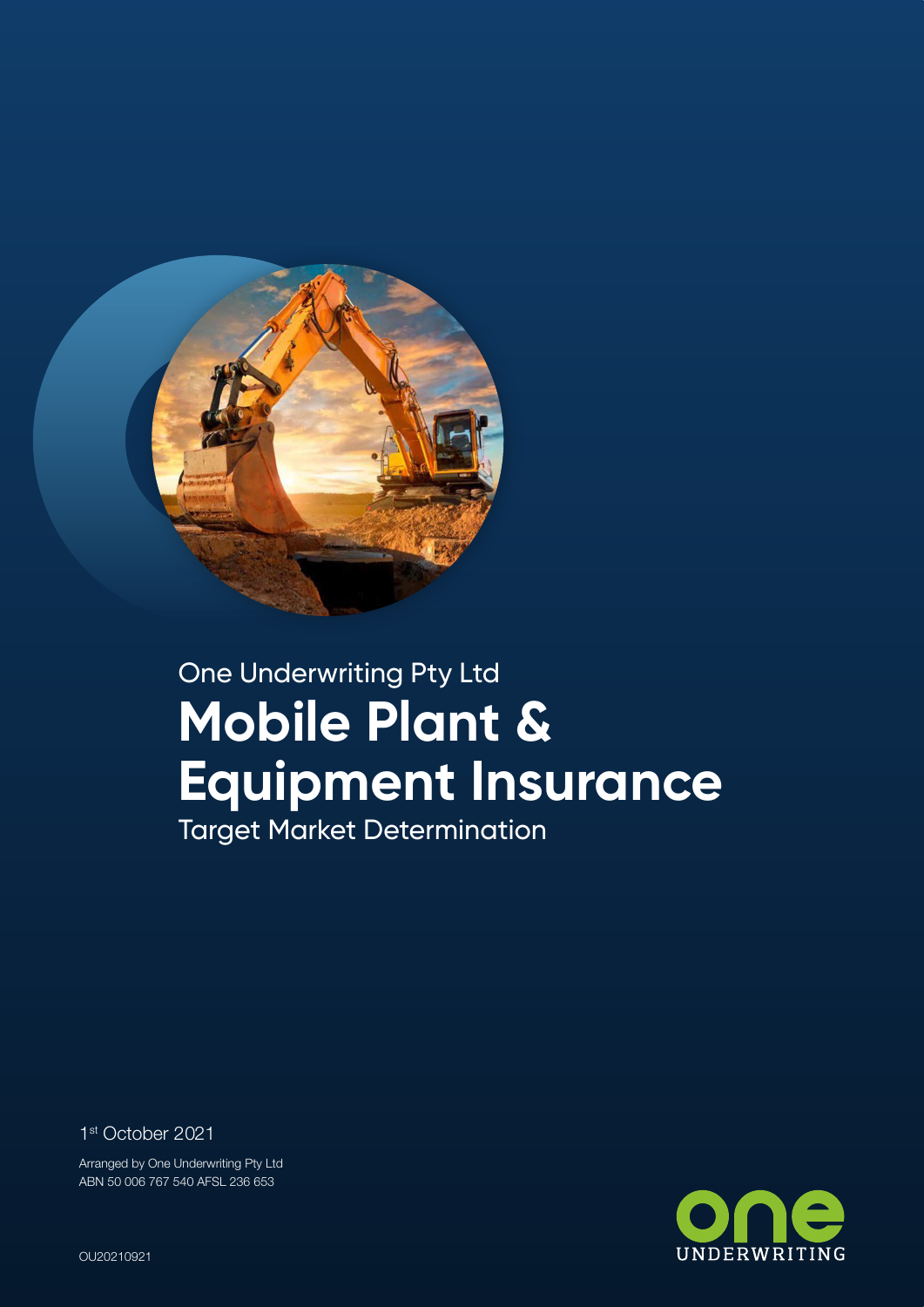**A Target Market Determination** (TMD) hereafter referred to as a TMD, is designed to assist our staff and product distributors to identify:

- the general profile of a customer which this product accommodates: and
- the circumstances where this TMD may not be appropriate; and
- the distribution of this product together with any limitations on such; and
- the necessity to review this TMD and/or other obligations incurred by distributors as required.

A TMD does not replace or supersede a Product Disclosure Statement (PDS) and does not form a part of any cover offered.

The PDS describes the terms, conditions and exclusions and should be referred to before entering into any contract of insurance.

The TMD sets out a general profile of a client suitable for this product however we do not ask or take into account an individual's needs, financial situation or objectives.

**TMD Issuer:** This TMD is issued by One Underwriting Pty Ltd ABN 50 006 767 540 AFSL 236 653 acting under authority granted to it by the insurer Sections 1 to 5 of this Policy is Berkshire Hathaway Specialty Insurance Company (incorporated in Nebraska, USA. Liability is limited) ABN 84 600 643 034. AFS License No. 466 713. The insurer for Section 6 only of this Policy is Certain Underwriters at Lloyd's of London.

**Commencement Date:** This Target Market Determination (TMD) applies to the below products from 01/10/2021 and will continue until such time as it is withdrawn.

#### **The TMD applies to the following One Underwriting Insurance Products:**

• One Underwriting Mobile Plant & Equipment Insurance FMMPELLV8 ONE005V prepared April 2021

and any replacement or supplementary PDS issued before this TMD is replaced.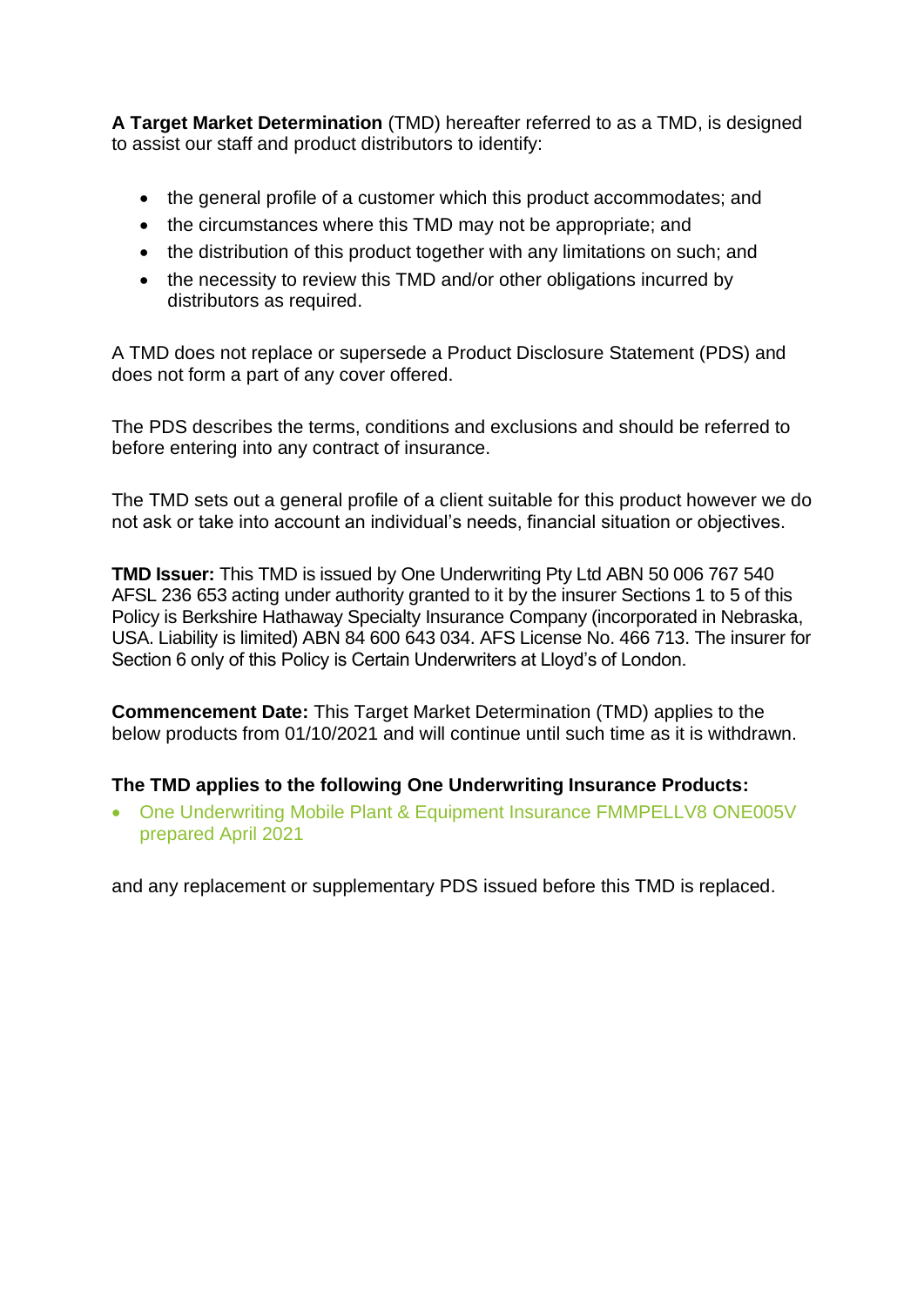# **Mobile Plant & Equipment Insurance**

The One Underwriting Mobile Plant & Equipment Insurance Policy is a product designed to cover a financial loss for a range of circumstances as defined in the policy wording involving the insured's vehicles and mobile plant & equipment. The policy has 6 sections which are available to suit their individual circumstances.

| <b>Product suitable for:</b>                                                                                                                                                                                                                                                                                                                                                                                                                      | <b>Product not suitable for:</b>                                                                                                                                                                                                                                                                                                                                                                                                                                                                                                                                                             |
|---------------------------------------------------------------------------------------------------------------------------------------------------------------------------------------------------------------------------------------------------------------------------------------------------------------------------------------------------------------------------------------------------------------------------------------------------|----------------------------------------------------------------------------------------------------------------------------------------------------------------------------------------------------------------------------------------------------------------------------------------------------------------------------------------------------------------------------------------------------------------------------------------------------------------------------------------------------------------------------------------------------------------------------------------------|
| Mobile Plant & Equipment, Trucks and<br><b>Light Vehicles</b><br>Choice of 6 selectable sections – Section<br>1 – Damage to Machines, Section 2 –<br>Increased Cost of Working, Section 3 -<br>Loss of Income, Section 4 - Machinery<br>Breakdown, Section 5 - Registered<br>Machine Liability, Section 6 - Broadform<br>Liability to suit their situation.<br>For those wishing to insure mobile plant<br>and equipment for dry hire activities. | <b>Prestige Vehicles</b><br>$\bullet$<br>Persons with a criminal offences within<br>$\bullet$<br>the past 10 years.<br>Unroadworthy vehicles<br>$\bullet$<br>People wanting Section 5 - Registered<br>٠<br>Machine Liability only<br>Machines/Vehicles outside of Australia &<br>$\bullet$<br>New Zealand<br>Logging Contractors<br>٠<br><b>Harvesting Contractors</b><br>$\bullet$<br>In relation to Section 6 – Broadform<br>$\bullet$<br>Liability the following occupations<br>Blasting, Asbestos Removal, Coal Mining<br>Section 6 with a limit greater of<br>$\bullet$<br>\$20,000,000 |

#### **1. Customer eligibility**

This product is available through an insurance broker or an agent as authorised by us.

To be an eligible customer you, your broker or agent must on your behalf complete our application process.

You must have a financial or economic interest in the vehicle to be insured (insurable interest) and would be therefore financially impacted should a loss occur.

Subject to meeting any acceptance criteria we can agree to insure you (an eligible customer) and advise on what premiums, excesses limitations and exclusions that may apply.

There are circumstances where this TMD may be inconsistent with your objectives, such as:

- You do want cover beyond the financial limitations as expressed on your policy schedule or PDS; or
- You cannot afford to pay the premium or excesses as we have detailed to you; or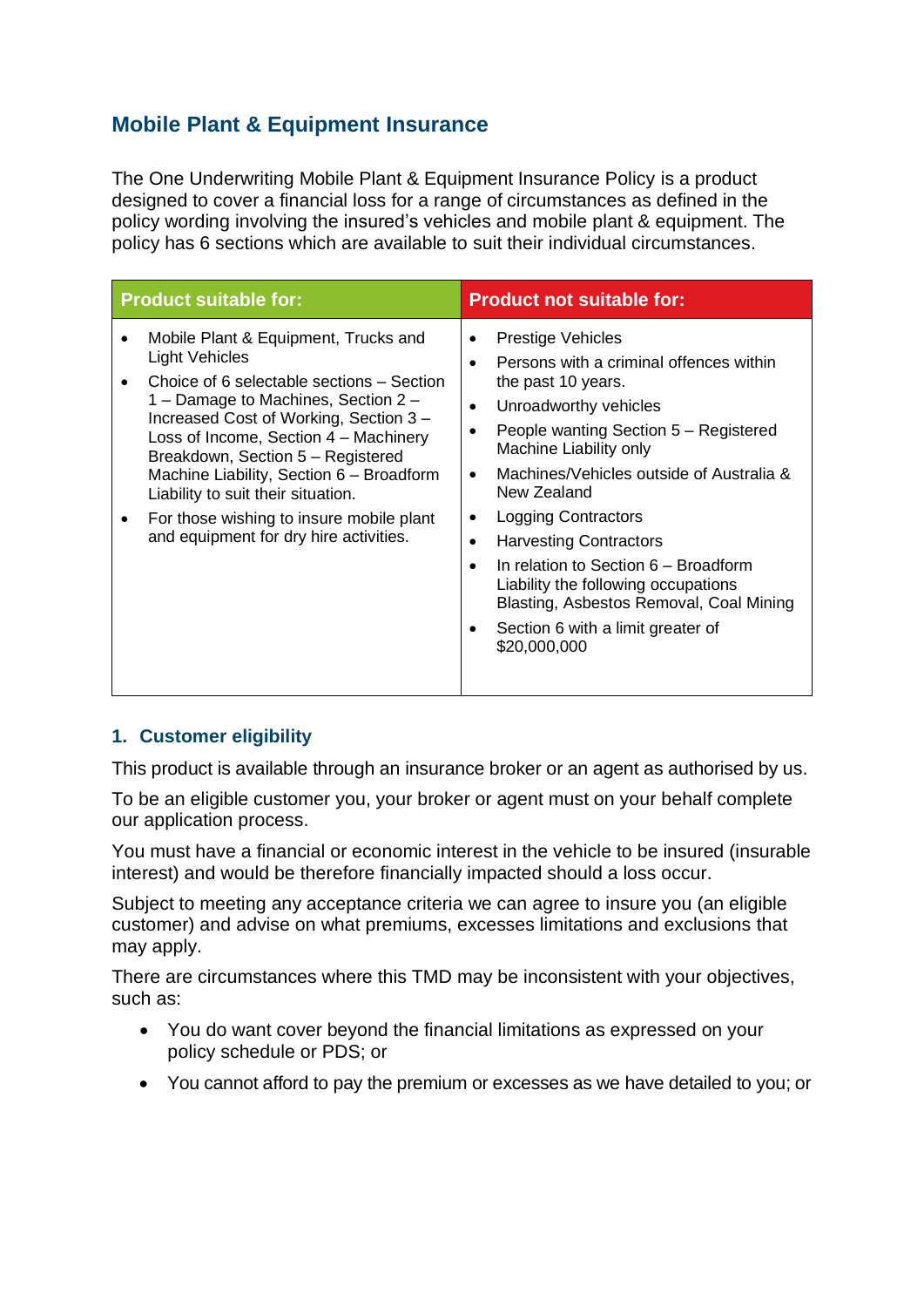Note: fitting within the TMD determination does not necessarily mean that this product meets their individual needs, circumstances and objectives. If personal advice is not given by the broker/agent, the customer must be referred to the PDS in order to decide whether this product will meet their needs.

### **2. TMD reviews**

We will review this document:

- (i) Initial review: 24 months from the date of this document.
- (ii) Subsequently: at a minimum 24 months from the date of the initial review or as required (examples follow).

#### **Circumstances which may require reviewing this TMD at any stage.**

This document may be reviewed outside of the established review periods, where:

- The benefits offered under this policy are altered in such a way that the TMD in force is no longer relevant to when the product was first purchased.
- Customer eligibility or acceptance is altered in such a way that the TMD in force is no longer relevant.
- A change in the distribution method has occurred or is required.
- Material changes to our underwriting guidelines are altered in such a way that the TMD in force is no longer relevant to when the product was first purchased.
- Based on client or distributor feedback suggesting the TMD in force is no longer appropriate
- Any change to legislation in force dictates such
- On advice from any legal or statutory body such as AFCA that this TMD is no longer appropriate.

#### **3. Distribution**

This product is only appropriate to be distributed under the following conditions.

- By a licenced insurance broker in accordance with our Terms of Business (TOBA); or
- An authorised agent in accordance with our TOBA; or

Distribution is only authorised, where:

• Customers are described as eligible within this document.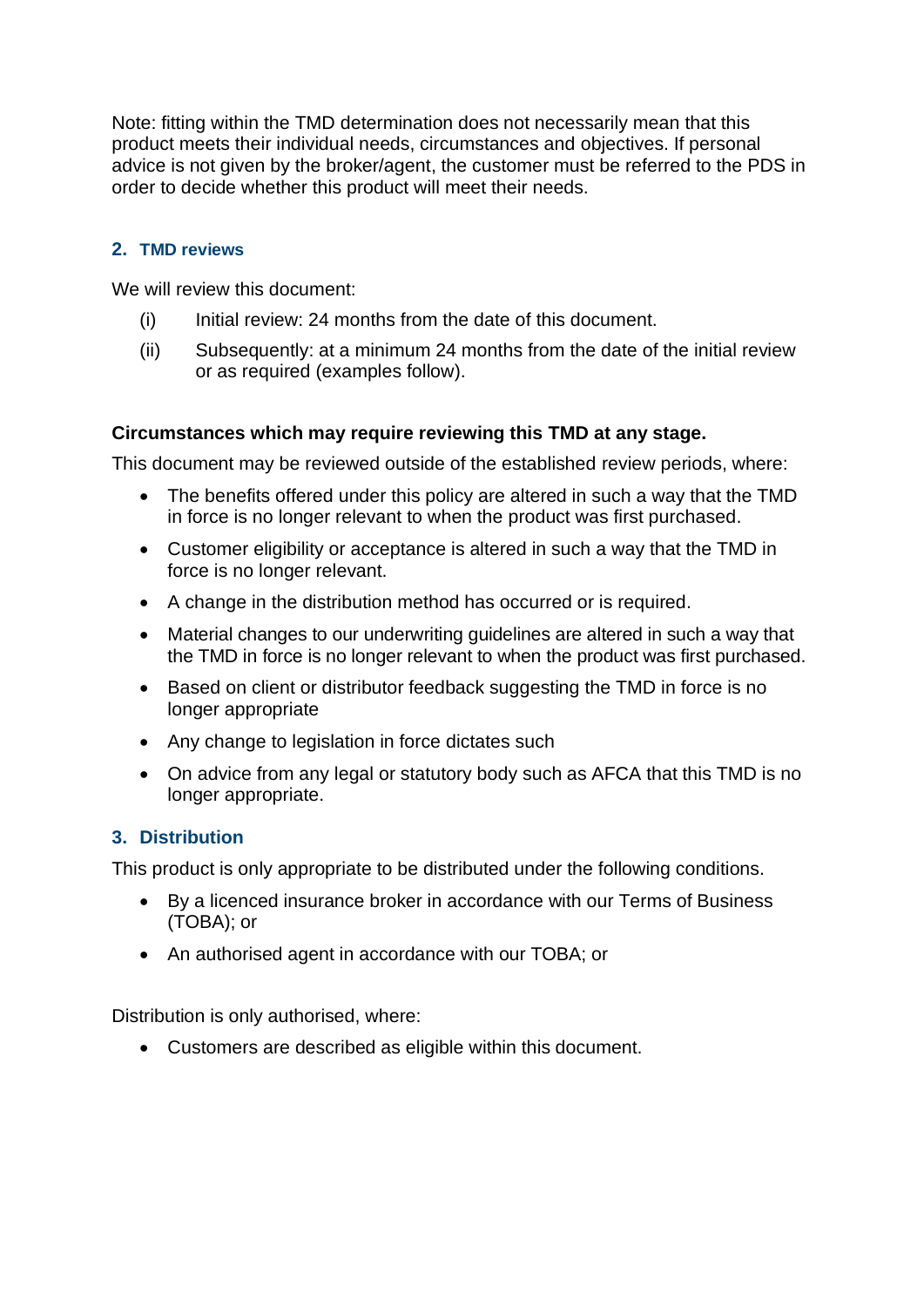Conditions where distributed by a broker or agent:

- Have authority to distribute the product as issued by One Underwriting Pty Ltd: and
- Act in accordance with the **[TOBA](https://oneunderwriting.com.au/OneUnderwriting/media/Common/Docs/Terms-Of-Use.pdf)** as issued by One Underwriting Pty Ltd; and
- Only distribute the product in accordance with the TMD in force; and
- Application for the product in accordance with One Underwriting practices; and
- Immediately stop distributing the product should the TMD not be current or on One Underwriting Pty Ltd or any regulators advice; and
- Where a replacement TMD is issued, agree to distribute in accordance with such; and
- Where personal advice is provided to a retail client that such advice is provided in the best interests of the client taking into account their financial interests and objectives in relation to their situation. Any such advice in this circumstance is outside of this TMD, One Underwriting Pty Ltd, Berkshire Hathaway Specialty Insurance Company and Certain Underwriters at Lloyd's of London.

## **4. Reporting**

All distributors of the product are required to follow the Complaints Procedure as outlined in the PDS where such relates to the policy, service or conduct of its staff or service partners.

In order for us to monitor and assess the appropriateness of the TMD the following table should be adhered to (minimums quoted).

| <b>Event</b>                                                                                                                                                                                                                                                                                                          | <b>Responsibility</b> | <b>When</b>                                           |
|-----------------------------------------------------------------------------------------------------------------------------------------------------------------------------------------------------------------------------------------------------------------------------------------------------------------------|-----------------------|-------------------------------------------------------|
| Complaints or customer<br>feedback, including the<br>nature of complaints and<br>number of complaints                                                                                                                                                                                                                 | Broker/Agent          | Every 3 months                                        |
| Communication from an<br>industry body or regulator<br>including any feedback,<br>regulatory orders or<br>directions received by a<br>broker/distributor from a<br>regulator, CGC or AFCA in<br>respect of the product or its<br>distribution relating to<br>appropriateness of the<br>product for the target market. | Broker/Agent          | Within 24 hours                                       |
| Breach of distribution<br>conditions                                                                                                                                                                                                                                                                                  | Broker/Agent/         | Within 24 hours                                       |
| Significant dealing in<br>products outside of TMD                                                                                                                                                                                                                                                                     | Broker/Agent          | As soon as practicable but<br>within 10 business days |